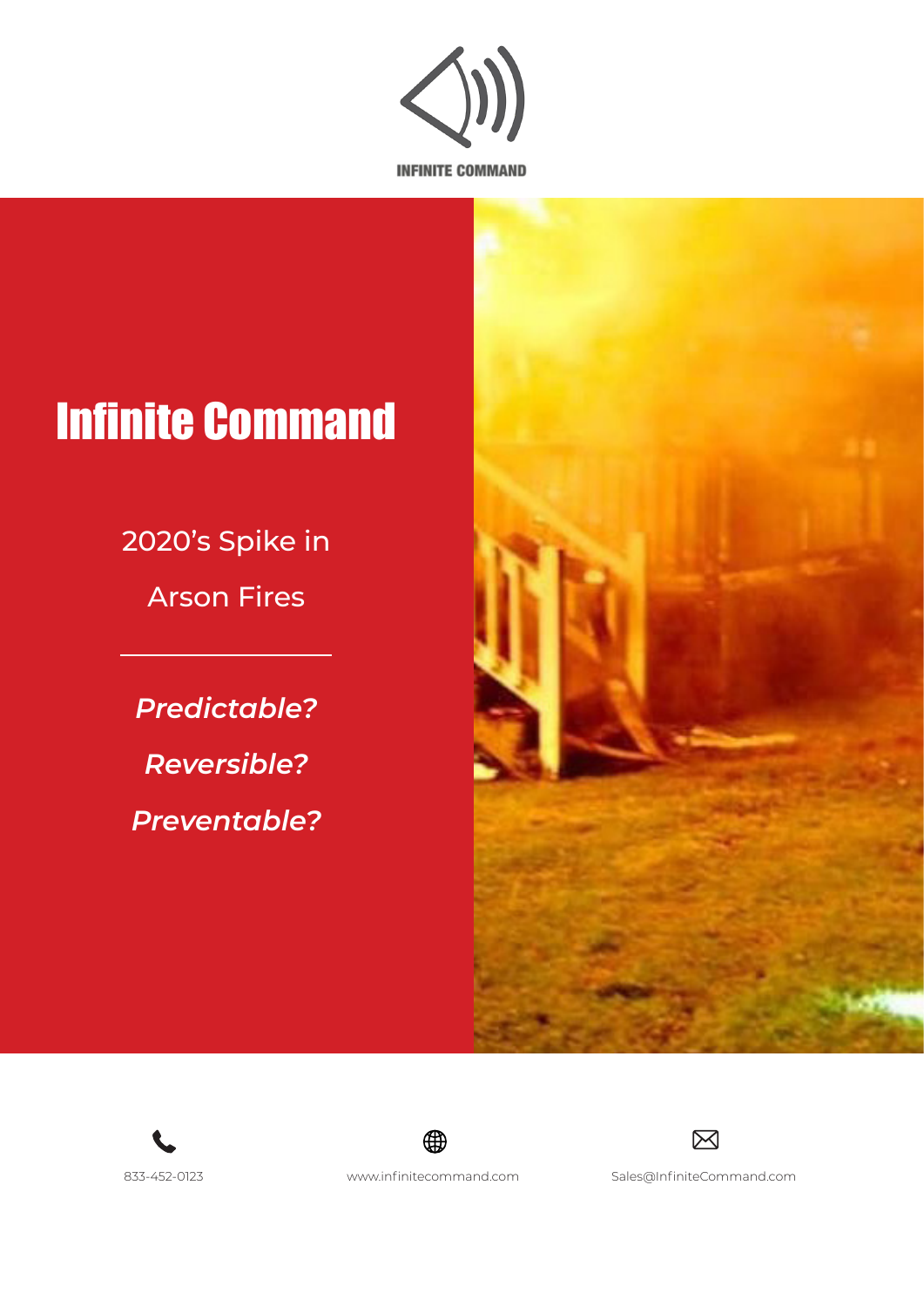*We witnessed a health crisis, cultural discord and a stiff economic downturn in 2020, could any of these have contributed to the spike in arsons? If so, what can you do about it? Here we'll identify the contributing factors and explore proactive measures to help end the trend and reduce related risks in the future.*



**Arson fires appear to be on the rise again**. While data is still being compiled preliminary statistics suggest a significant increase in arson related events in 2020. At first this may not be a surprise given the many nightly news scenes of rioters around burnedout police cruisers and the social media clips of rogue arson attempts on various government buildings. No doubt these incidents have contributed to that rise, but most experts are leaning toward a cultural shift that is more predictable, especially in the wake of the pandemictriggered economic downturn.

The consensus among these experts is that the rise in arsons in 2020 is a near-replay of the despair that we saw in the 2008 economic crisis. In both economic environments businesses turn down, buildings get boarded-up, jobless rates increase, utilities are cut, people are forced from their homes, etc.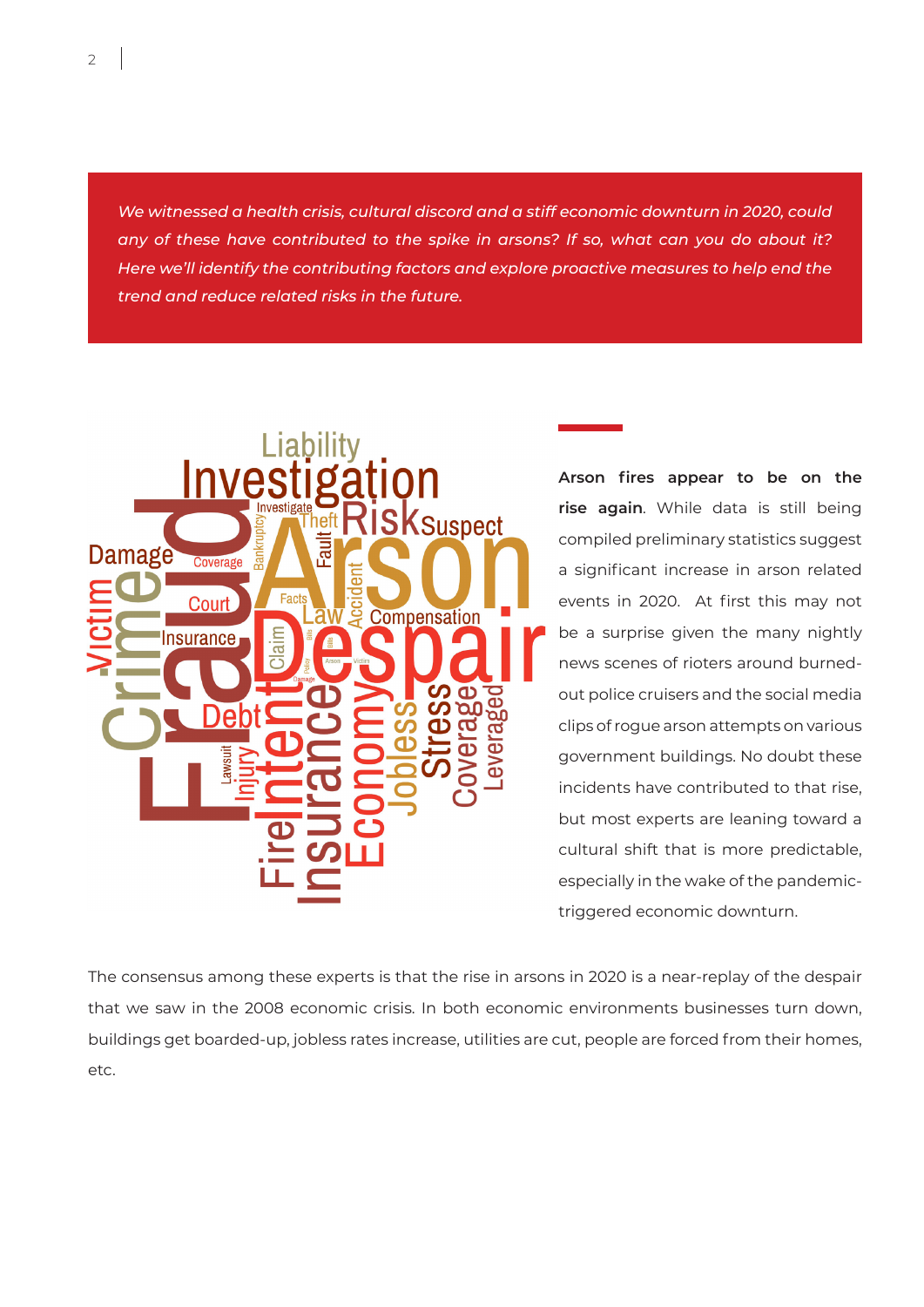Political and socioeconomic pressures squeeze public safety forces specifically designed to identify and protect against the inherent risk and safety concerns. While that's happening homeless camps grow, mental health circumstances decline, business and residents reach a breaking point, crime increases, insurance fraud (including arson) surges, civic organizations burst at the seams as people search for food/heat/shelter, squatting in abandoned buildings increases as non-traditional methods to stay warm too-often leads to loss of property and life.

Today's public safety provider, whether it be fire, law enforcement, or emergency services, all follow a core principle to preserve life & property, while employing highly-adaptive skills & training to the needs of the moment. These leadership qualities help to guide our communities to safety in times of crisis.

*One vital and unique aspect of leadership in the fire service is in sharing successes and*  failures. Here are a few of the many recommendations that we've compiled in the wake *of these events.*

Start with common ground. For years you've built a foundation of knowledge and communication through fire & life safety prevention and education. Once you've re-established this common bond, now you can add to it - be specific and address high-frequency problems like "The Do's and Don'ts of…" candles, space heaters, generators, cook tops & ovens, fires/ fireplaces, etc.. Keep in mind that you may need to reach your most vulnerable populations in non-traditional ways (homeless shelters, food pantries, soup kitchens, grocery stores, civic organizations like Meals on Wheels, door to door, etc.). You may need to have honest conversations about mental health, motivation, physical health, regaining financial footings, locating food and housing resources, etc..

## *HINT*

*Be sure to track your time & effort in all of your activities & interactions during this time. Documenting your community response will serve your community and your mission in ways never imagined!*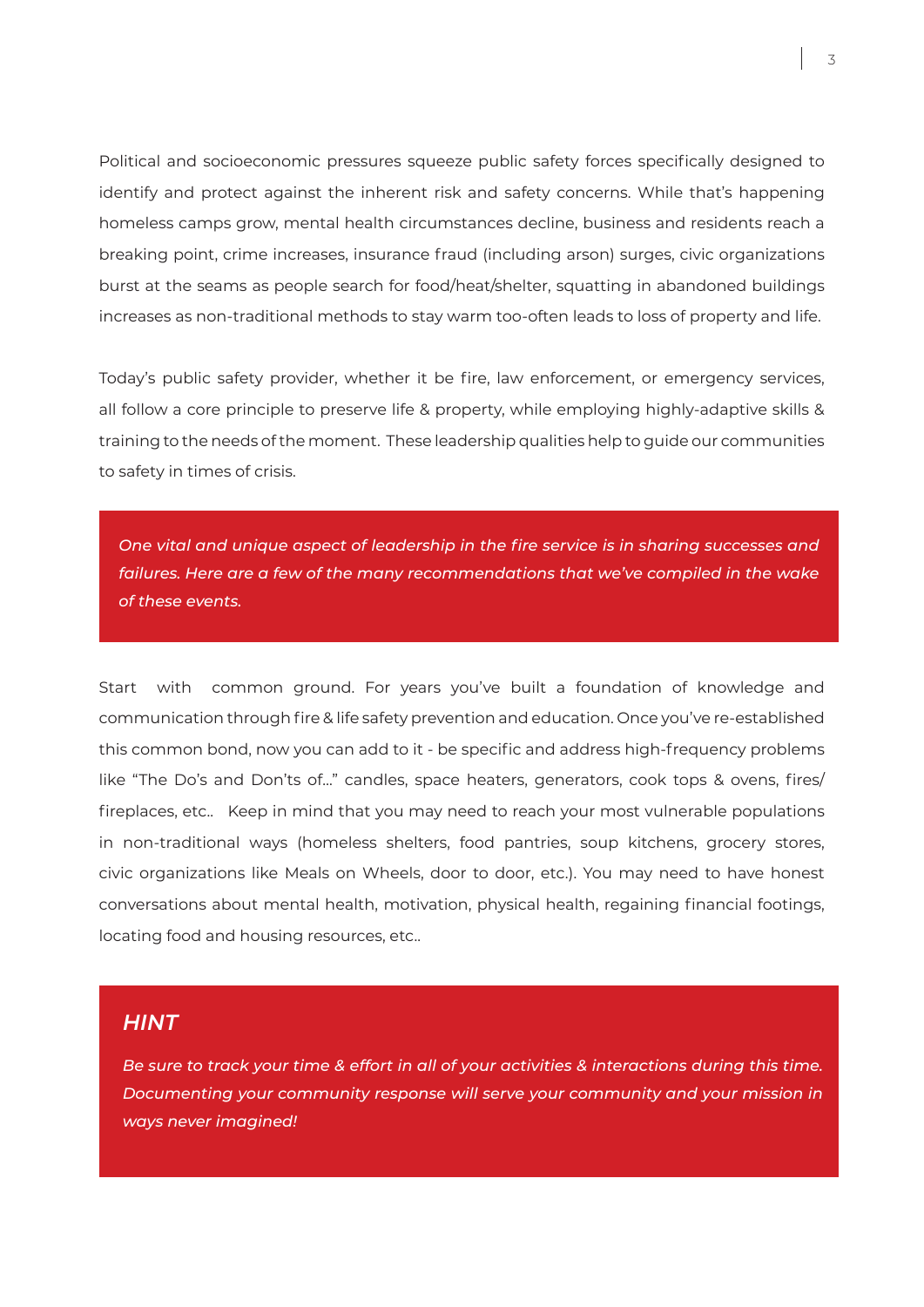Vacant and abandoned buildings weigh heavily on your community's risk. When a building is occupied it is vibrant with activity, reasonably maintained & compliant and secure. All of these risks and more are financially and physically backed by the business(es). When the site becomes vacant/abandoned, that burden is largely shouldered with tax dollars by first responders. Suddenly the **risks of poor maintenance, unsecured access, decay, vagrants, elicit use, and general viability** – all of which come into focus as you consider **fires, collapses, entrapments, violence, rescues, your response in the protection of life & property, as well as that of your command and crews**. All of these issues have consequential implications for your community, all incoming responders, and importantly it has implications in how/if that site will rebound as circumstances improve. It is in everyone's interest to ensure buildings are not abandoned, and when/if they need to be vacated that it is handled in the best possible way.



4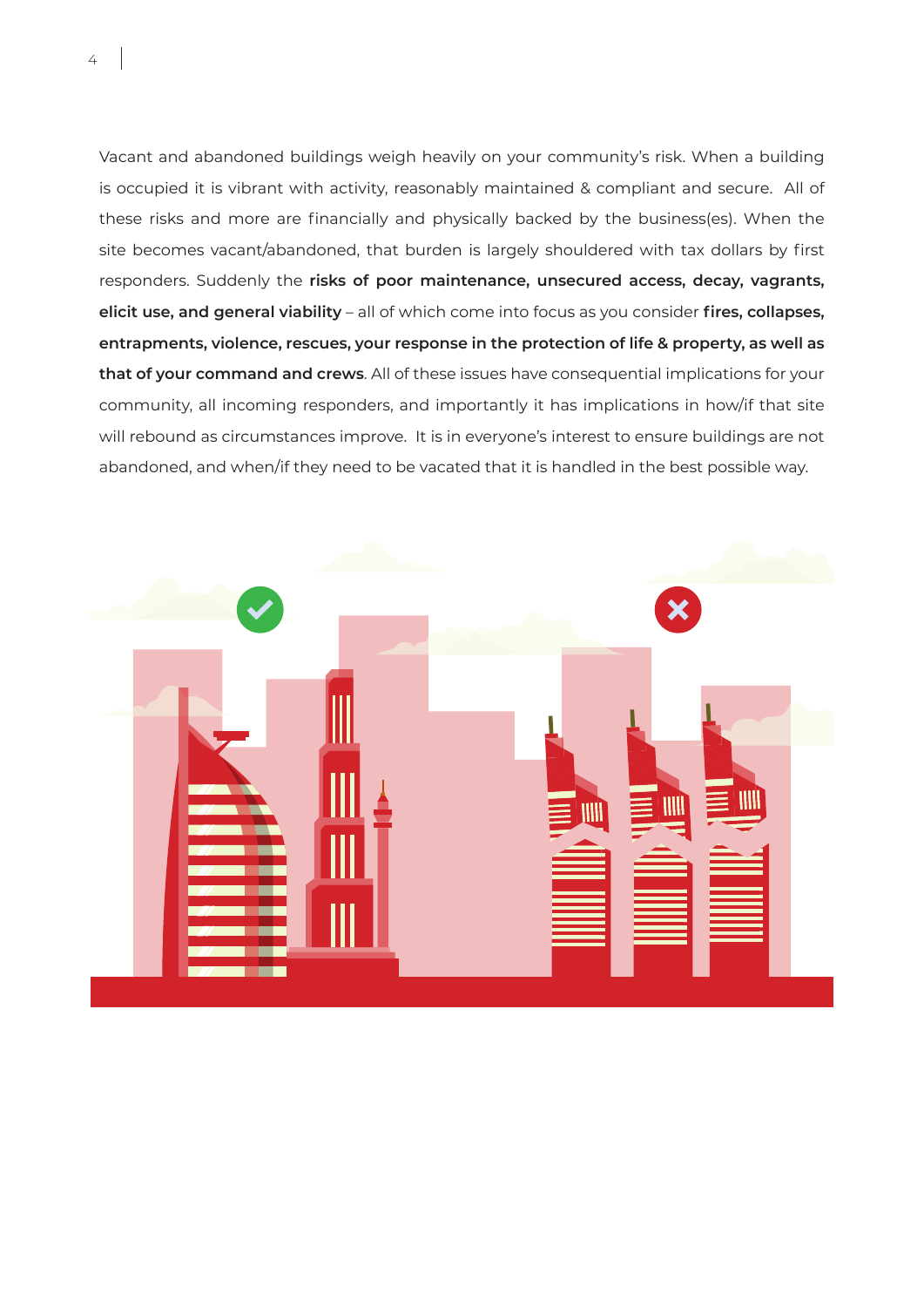These initial considerations may help in managing/mitigating the risk of abandoned buildings in your jurisdiction:



**Recognize and educate building owners (commercial/industrial/residential) how to smartly and safely vacate a building, including proper notification of authorities.**

• Maintain contact records so you can reach owners/managers/maintenance, as well as an ordinance & process for handling abandoned buildings.



### **Identify and maintain a log of vacant/abandoned buildings**

• Not knowing a building is abandoned can be a severe risk especially to first responders. At a minimum have a mechanism for identifying (for management) and alerting responders (for safety).



#### **Evaluate vacant/abandoned buildings**

• Determine viability. Demolition may be a consideration.



# **Train Fire Department staff to perform abandoned building evaluations and develop pre-incident plans**

• Typically preplanning a building assumes that it will be occupied. Infinite Command provides a template to help standardize the vital points in preplanning an abandoned building.



#### **Identify and inform public, public safety & code enforcement**

- Alert first-due and AID responders, Inform code enforcement for management & education.
- Notify community/neighbors for assistance through programs like neighborhood watch.

5